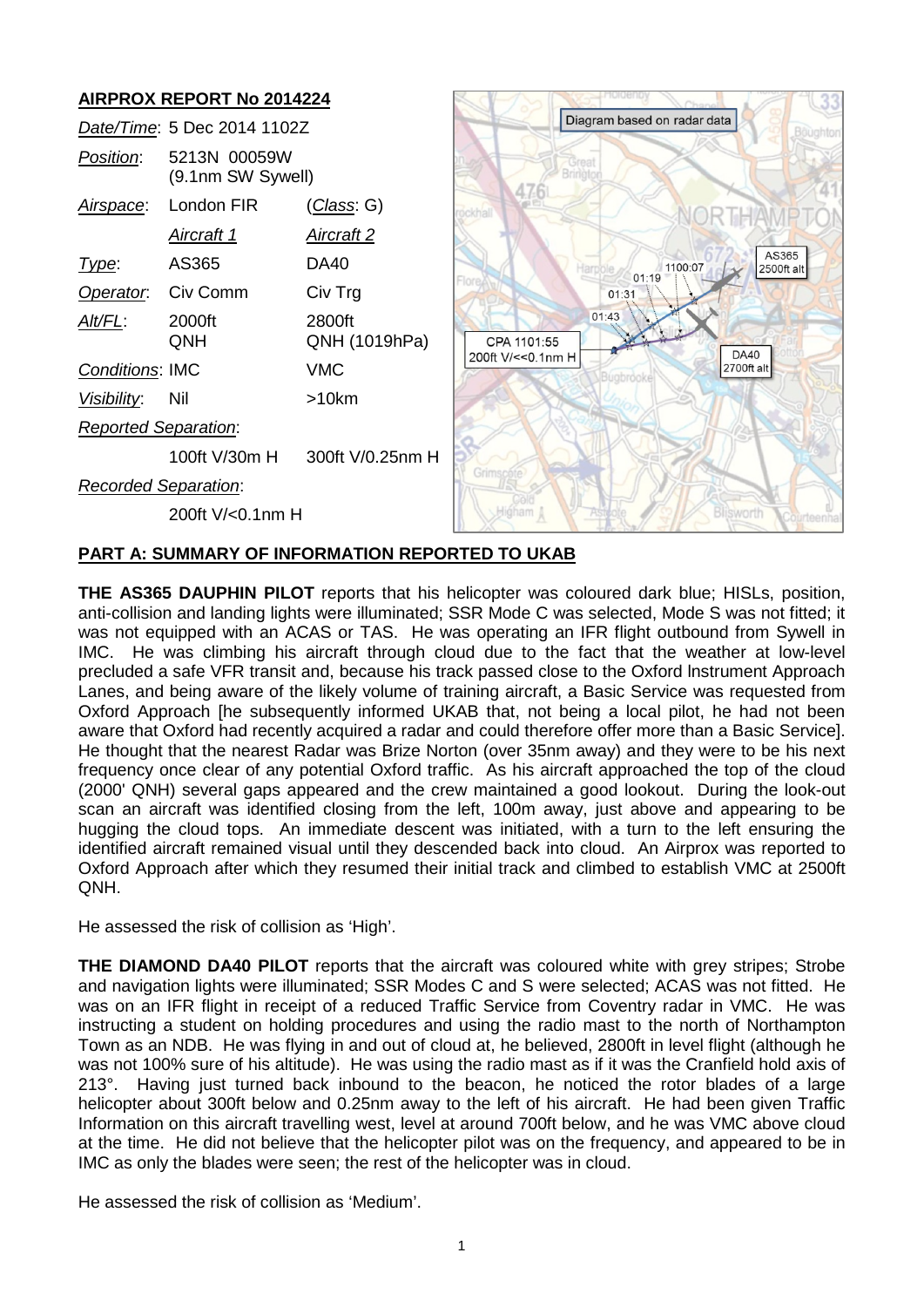**THE COVENTRY APPROACH RADAR CONTROLLER** reports taking over his position at approximately 1100. At the time, the DA40 pilot was in receipt of a reduced Traffic Service [reduced, he subsequently reported to UKAB, owing to the nature of the flight and past experience of irregular changes in headings and levels which were not reported by pilots]. Potential conflicting traffic squawking 7000 had been called twice to the DA40 pilot. At the same time, a telephone call was received from East Midlands ATC regarding a transiting aircraft (not involved in the Airprox) whose pilot was also requesting a Traffic Service and who contacted the controller once he had carried out identification procedures. Once this was completed, further Traffic Information on the unknown aircraft was passed to the DA40 pilot, but the SSR labels were garbled, and it was difficult to give an accurate level. The pilot of the DA40 did not indicate that he wished to file an Airprox report. Subsequently, a telephone call was received from Oxford ATC asking for details about the DA40, because the pilot of the unknown aircraft had contacted them and stated that he wished to file an Airprox.

**THE OXFORD APPROACH RADAR CONTROLLER** reports that he was the On the Job Training Instructor (OJTI) supervising a low-hour trainee; as far as he remembered they had been quite busy. The AS365 pilot called on the frequency and requested a Basic Service He was transiting from north-east to west well north of Oxford. He reported that he was south-west of Daventry at 2500ft. He was issued a 4520 squawk and given a Basic Service. After a few minutes the pilot asked if he could file an Airprox. The trainee asked the AS365 pilot to pass the details; he reported a small single-engine low-wing aircraft passed just above him. He looked at the radar screen and saw a Coventry squawk in his vicinity. He called Coventry on the Air Traffic Operational Telephone Network (ATOTN) line and asked for Traffic Information. The Coventry controller reported working a DA40 adding that Traffic Information about the AS365 had been issued to the pilot. The DA40 was reported as General Handling and, at the time of looking at his display, the SSR Mode C, as he recollected, was showing 2700ft. The AS365 pilot descended and subsequently climbed again to 2500ft. The pilot of the AS365 also reported the aircraft as a Cherokee.

#### **Factual Background**

The Oxford and Coventry weather was recorded as follows:

METAR EGTK 051050Z 28008KT 9000 BKN015 BKN029 05/04 Q1019= METAR EGBE 051050Z 29005KT 240V330 7000 FEW012 BKN032 05/04 Q1019=

#### **Analysis and Investigation**

#### **CAA ATSI**

The CAA ATSI had access to Coventry and Oxford RTF recordings, together with area radar recordings and the written reports from both pilots and both controllers. The Airprox occurred at 1102, 9.1nm south-west of Northampton Sywell Airport within Class G uncontrolled airspace, between an AS365 and a DA40. The AS365 pilot was operating under IFR on a flight from Northampton Sywell airport to a private site in Cornwall, and was in receipt of a Basic Service from Oxford Approach. The DA40 pilot was operating an IFR training flight and was in receipt of a Traffic Service from Coventry Radar.

The Oxford controller was operating as Oxford Approach Radar and training was being provided on the position with a trainee and an OJTI. The Coventry controller was operating as Coventry Approach Radar, and had just taken over the position.

At 0947:10, the DA40 pilot contacted Coventry Radar and a Basic Service was agreed. Subsequently, at 1017:00, the DA40 pilot requested a Traffic Service. Once identified, a reduced Traffic Service was agreed. The DA40 pilot reported at 2700ft on QNH 1019hPa.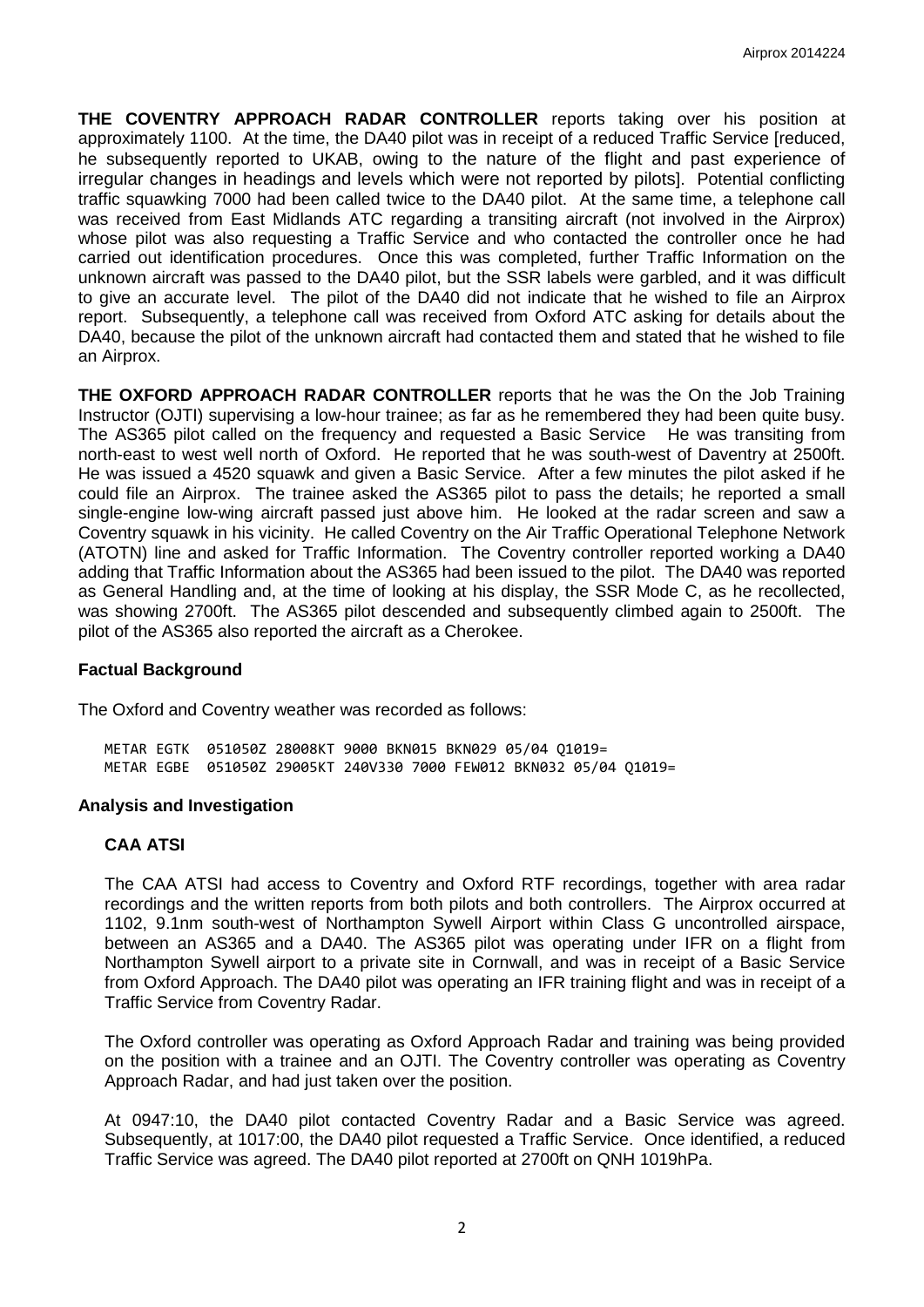At 1033:40 Coventry Radar passed Traffic Information to the DA40 pilot regarding an aircraft operating in the vicinity of Sywell. At 1047:20 Coventry Radar passed Traffic Information to the DA40 pilot on 'pop-up' intermittent traffic.

At 1057:50 Coventry Radar advised *"*(DA40 C/S) *pop up traffic right er about one o'clock two miles no height information possibly out of Sywell"* which was acknowledged by the DA40 pilot. This was the AS365 which, at 1058:03, started to show on the area radar recording. The AS365 was just to the south-west of Sywell at 1100ft with the DA40 indicating an altitude of 2700ft at a horizontal distance of 2.9nm. (Figure 1.)



Figure 1 – Swanwick MRT at 1058:03

At 1059:39 the Coventry controller updated the Traffic Information *"*(DA40 C/S) *as you manoeuvre there is traffic east of you by two miles now, it's a previously mentioned traffic now indicating altitude two thousand two hundred feet climbing"* which was acknowledged by the DA40 pilot. (Figure 2.)



Figure 2 – Swanwick MRT at 1059:39

The AS365 pilot contacted Oxford at 1100:10 *"Oxford Approach it's* (AS365 C/S) *good morning for a Basic Service."* A Basic service was agreed and the AS365 pilot was instructed to squawk 4520, which is an Oxford conspicuity code allocated to aircraft in receipt of a Basic Service. The AS365 pilot reported 28nm north-east of Oxford at 2500ft.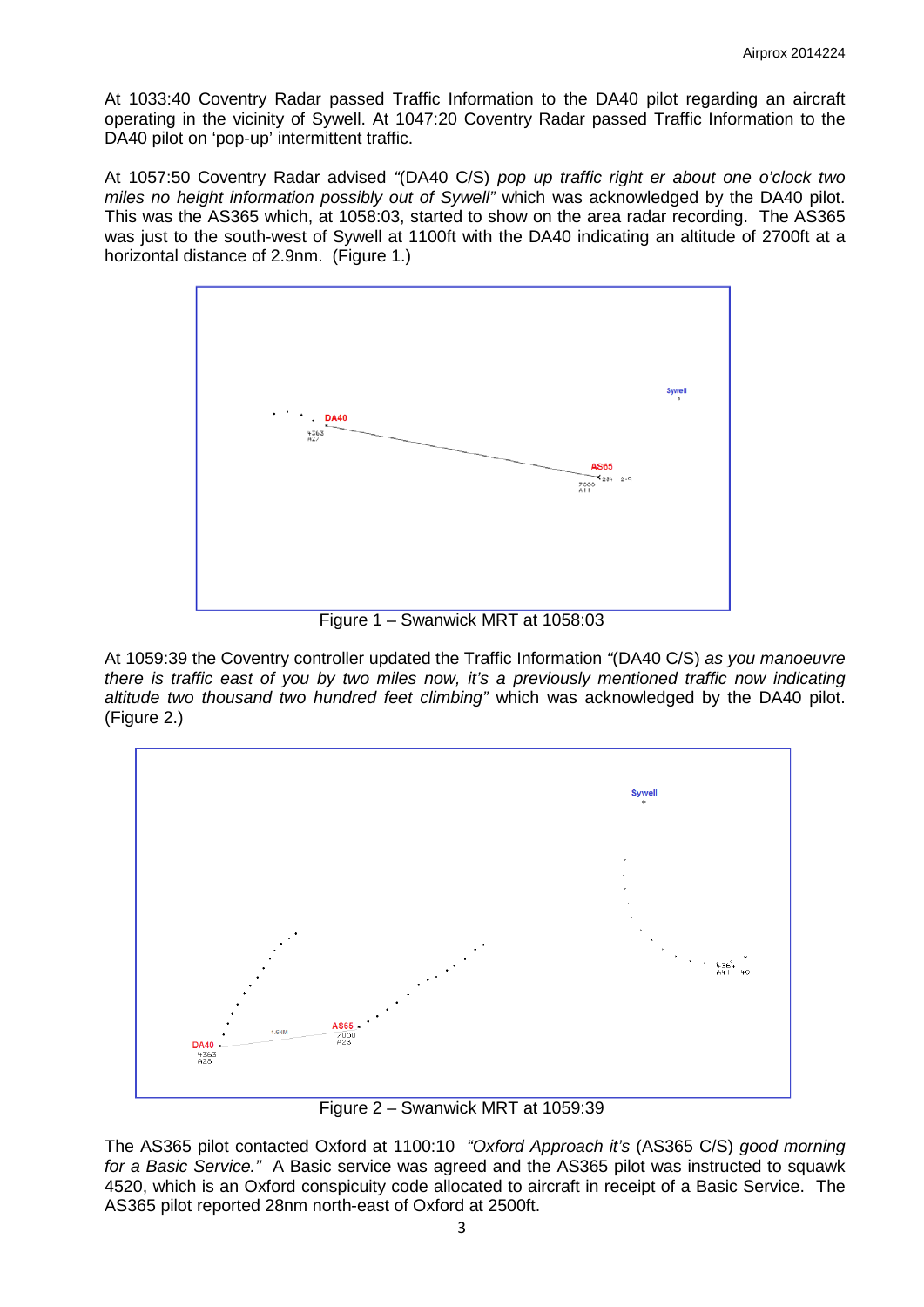The Coventry Radar position was handed over, and the oncoming controller was involved in a radar handover from East Midlands Radar. At 1100:40 the new Coventry controller was involved in transmitting to and identifying the aircraft which had been handed over.

At 1100:45 the AS365 passed 0.9nm behind the DA40 as the two aircraft tracked south-west. (Figure 3.)



Figure 3 – Swanwick MRT at 1100:45

At 1101:13 the DA40 pilot had commenced a right turn. The horizontal distance between the two aircraft was now 0.7nm, and the vertical distance was 200ft. (Figure 4.)



Figure 4 – Swanwick MRT at 1101:13

At 1101:20 the Coventry controller was involved in a transmission with a pilot (not involved) concerning a request for Traffic Information. This message was unclear and the controller asked the pilot to say again.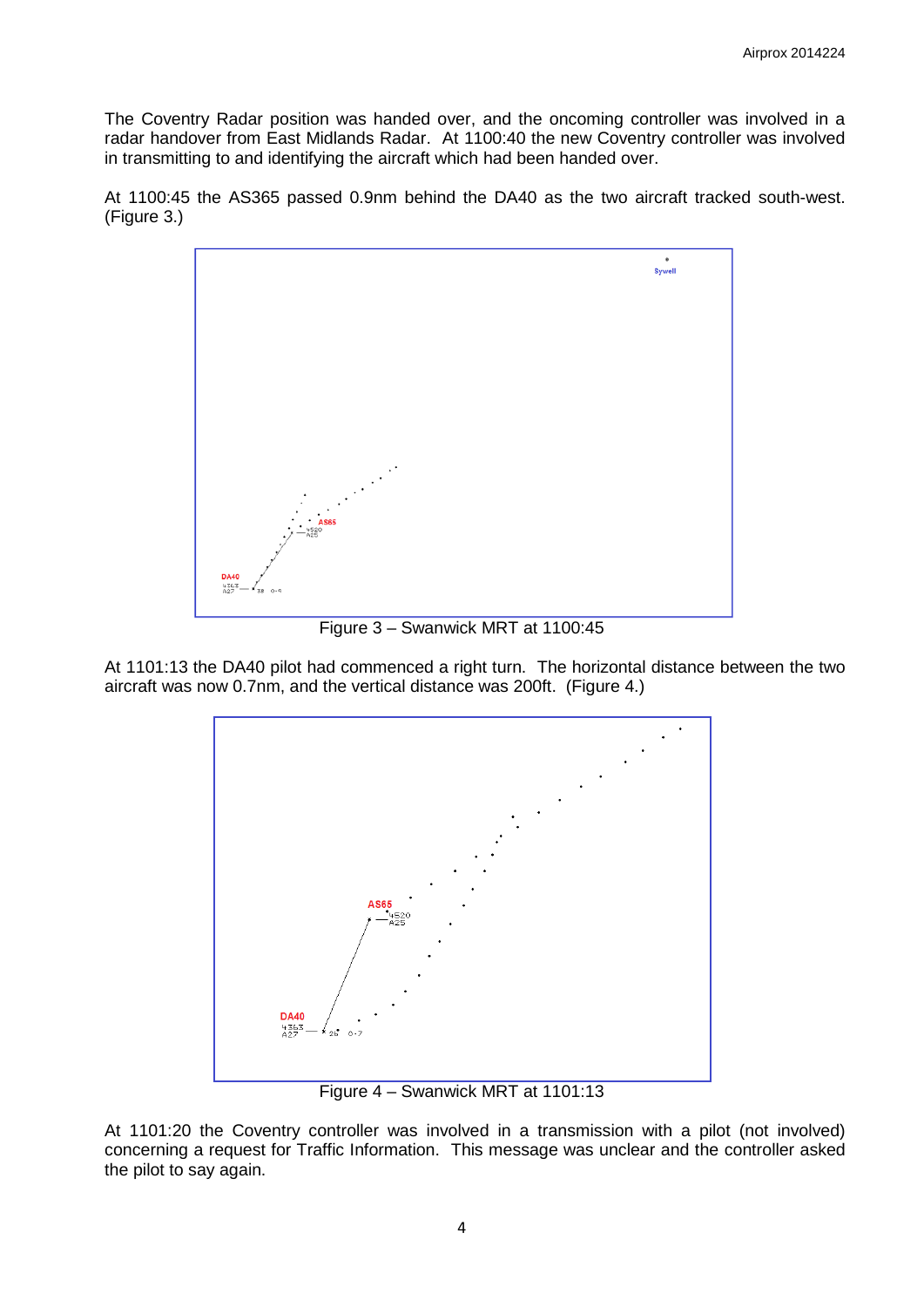Meanwhile, the AS365 and DA40 continued to converge and, at 1101:37, the horizontal distance had reduced to 0.3nm. (Figure 5.)



Figure 5 – Swanwick MRT at 1101:37

At 1101:45 the controller confirmed that the transit aircraft was identified. At 1101:51 the horizontal distance between the AS365 and DA40 was less than 0.1nm and the vertical distance was 200ft. (Figure 6.)



Figure 5 – Swanwick MRT at 1101:51

At 1101:51 both Coventry and Oxford were involved in RTF exchanges:

### **Coventry**

| Coventry | "(DA40 C/S) that previously mentioned traffic is er now continuing on a southwesterly track                                                    |
|----------|------------------------------------------------------------------------------------------------------------------------------------------------|
| DA40     | and er indicating er two thousand feet".<br>"(DA40 C/S) we just spotted him er he was less th- he was about one hundred feet away<br>from us". |

#### **Oxford**

| AS365  | "And er (AS365 C/S) can I just declare an Airprox please".                                  |
|--------|---------------------------------------------------------------------------------------------|
| Oxford | "Affirm pass your [1102:00] details".                                                       |
| AS365  | "Yeah (AS365 C/S) er just about three miles west of er Northampton just had an Airprox with |
|        | er what looked to be a single engine fixed wing".                                           |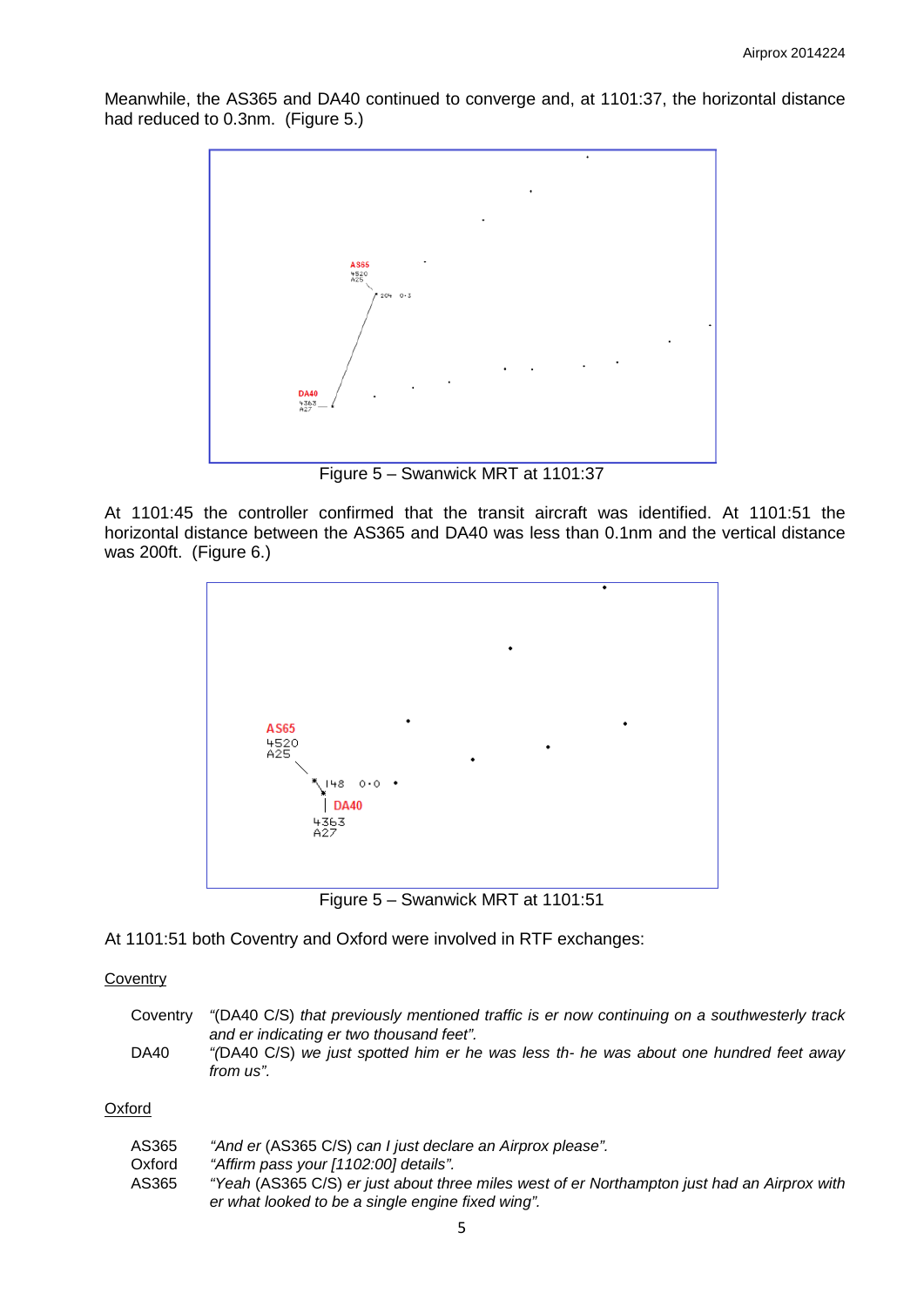The Coventry controller's written report indicated that, as soon as the transit aircraft had been identified, the Traffic Information to the DA40 pilot had been updated. However, the controller noted that the SSR labels were overlapping (garbled), and it was difficult to give an accurate level on the other traffic.

CPA was estimated to have occurred at 1101:52 between radar updates as the tracks of the two aircraft crossed, with the AS365 indicating 200ft below the DA40. The next radar update shows that the two aircraft had passed. The groundspeed of the AS365 was indicating 132kt and the DA40 94kt. (Figure 6.)



Figure 6 – Swanwick MRT at 1101:51

The two aircraft continued to diverge and the AS365 pilot descended to 2000ft. The Coventry controller asked the DA40 pilot to confirm his level and the DA40 pilot responded *"Affirm two thousand seven hundred feet just above the cloud [1102:40] ????? we just spotted him he was less than a hundred feet away."*

The Oxford controller asked the AS365 pilot to confirm the approximate range and level of the other aircraft. The AS365 pilot replied *"Er* (AS365 C/S *assess the aircraft was er [1102:50]*  possibly I- as little as fifty feet above us and it flew directly over the top of us erm an er we were *VFR but er yeah it was just very close".*

Just prior to the Airprox the AS365 pilot had called Oxford Approach requesting a Basic Service. The controller had issued a conspicuity squawk to the AS365 pilot and it was unlikely that the controller would have had time to assimilate the position of the AS365 and any potential conflict. Under a Basic Service the controller is not required to monitor the flight and the avoidance of other traffic is solely the pilot's responsibility: $1$ 

'A Basic Service is an ATS provided for the purpose of giving advice and information useful for the safe and efficient conduct of flights. This may include weather information, changes of serviceability of facilities, conditions at aerodromes, general airspace activity information, and any other information likely to affect safety. The avoidance of other traffic is solely the pilot's responsibility.

Basic Service relies on the pilot avoiding other traffic, unaided by controllers. It is essential that a pilot receiving this ATS remains alert to the fact that, unlike a Traffic Service and a Deconfliction Service, the provider of a Basic Service is not required to monitor the flight.'

<span id="page-5-0"></span> $\overline{\phantom{a}}$  $1$  CAP774 (UK Flight Information Services) Chapter 2, Paragraph 2.1.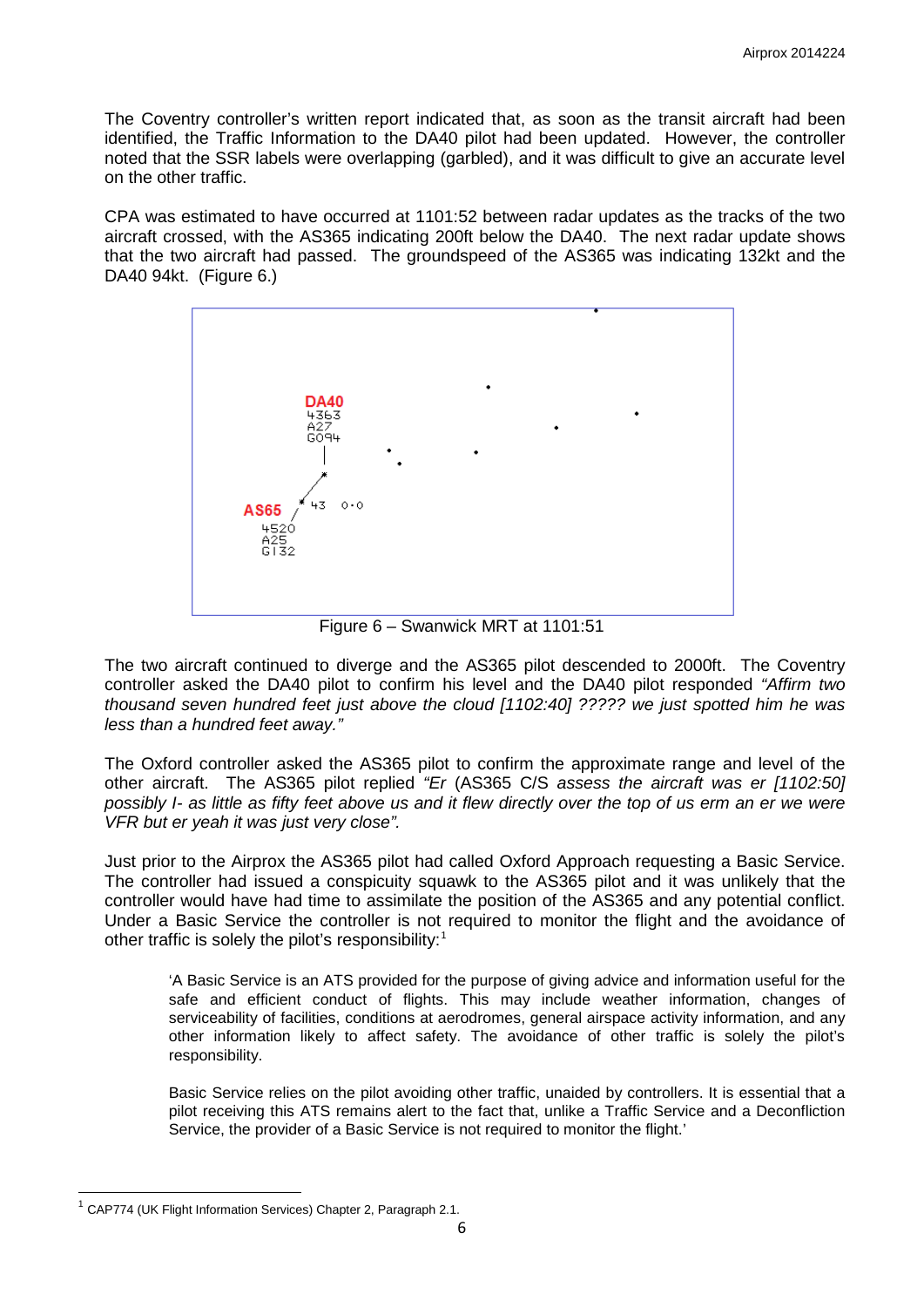The DA40 pilot was operating an IFR training flight and was in receipt of a reduced Traffic Service from Coventry Radar where the pilot remains responsible for collision avoidance:<sup>[2](#page-6-0)</sup>

'A Traffic Service is a surveillance based ATS, where in addition to the provisions of a Basic Service, the controller provides specific surveillance-derived traffic information to assist the pilot in avoiding other traffic. Controllers may provide headings and/or levels for the purposes of positioning and/or sequencing; however, the controller is not required to achieve deconfliction minima, and the pilot remains responsible for collision avoidance.'

'The controller shall pass traffic information on relevant traffic, and shall update the traffic information if it continues to constitute a definite hazard, or if requested by the pilot. However, high controller workload and RTF loading may reduce the ability of the controller to pass traffic information, and the timeliness of such information.'

The Coventry controller had just taken over the Radar position and reported that the DA40 pilot had been passed Traffic Information twice regarding the unknown 7000 squawk [AS365] in the vicinity of Sywell. However, the Coventry controller had then become involved in a handover and identification of a transit aircraft with East Midlands Radar. Once this was complete the controller passed further Traffic Information to the DA40 pilot. However, by this time the SSR labels had merged as the two aircraft came into proximity<sup>[3](#page-6-1)</sup>.

# **UKAB Secretariat**

Both pilots shared an equal responsibility to avoid collision and not to fly into such proximity as to create a danger of collision<sup>[4](#page-6-2)</sup>. Under the newly introduced SERA, it is considered that the AS365 was overtaking the DA40; therefore, the DA40 pilot had right of way, and the AS365 pilot was required to give way by altering his heading to the right $5$ .

#### **Summary**

The Airprox occurred in Class G uncontrolled airspace between an AS365 (whose pilot was operating IFR in receipt of a Basic Service from Oxford), and a DA40 (whose pilot was operating IFR in receipt of a reduced Traffic Service from Coventry). The AS365 pilot had requested a Basic Service just prior to the Airprox, and the Oxford controller was not required to monitor the flight. The Coventry Radar controller provided Traffic Information twice to the DA40 pilot regarding the AS365. The Coventry controller then became involved in a radar handover, and subsequently updated the Traffic Information to the DA40 pilot as the two aircraft came into proximity. The AS365 pilot reported seeing the DA40 closing from the left, 100m away just above. He carried out an immediate descent and a left turn. The DA40 pilot reported that he noticed the rotor blades of a large helicopter about 300ft below and 0.25nm away to the left of his aircraft. Both pilots were responsible for their own collision avoidance. The CPA was 200ft vertically and less than 0.1nm horizontally.

## **PART B: SUMMARY OF THE BOARD'S DISCUSSIONS**

Information available included reports from both pilots and controllers concerned, area radar and RTF recordings and reports from the appropriate ATC and operating authorities.

The Board first discussed the actions of the AS365 pilot. The Board noted that the pilot had subsequently reported that he had requested only a Basic Service because he did not think that Oxford ATC had radar and would therefore be unable to provide him with a Traffic Service. Not now being a local pilot, but having previously flown in this area when Oxford previously did not have a radar, it was noted that this flawed mental model had influenced his decision-making, and was perhaps indicative of limited pre-flight planning. Furthermore, bearing in mind that the helicopter was

<span id="page-6-0"></span> $2$  CAP774 Chapter 3, Paragraph 3.1.

<span id="page-6-2"></span><span id="page-6-1"></span><sup>&</sup>lt;sup>3</sup> CAP774 Chapter 3, Paragraph 3.5.<br>  $^4$  Standardised European Rules of the Air Regulations 2014 SERA.3205 Proximity.<br>
<sup>5</sup> ibid., SERA.3210 Right-of-Way (3) Overtaking.

<span id="page-6-3"></span>